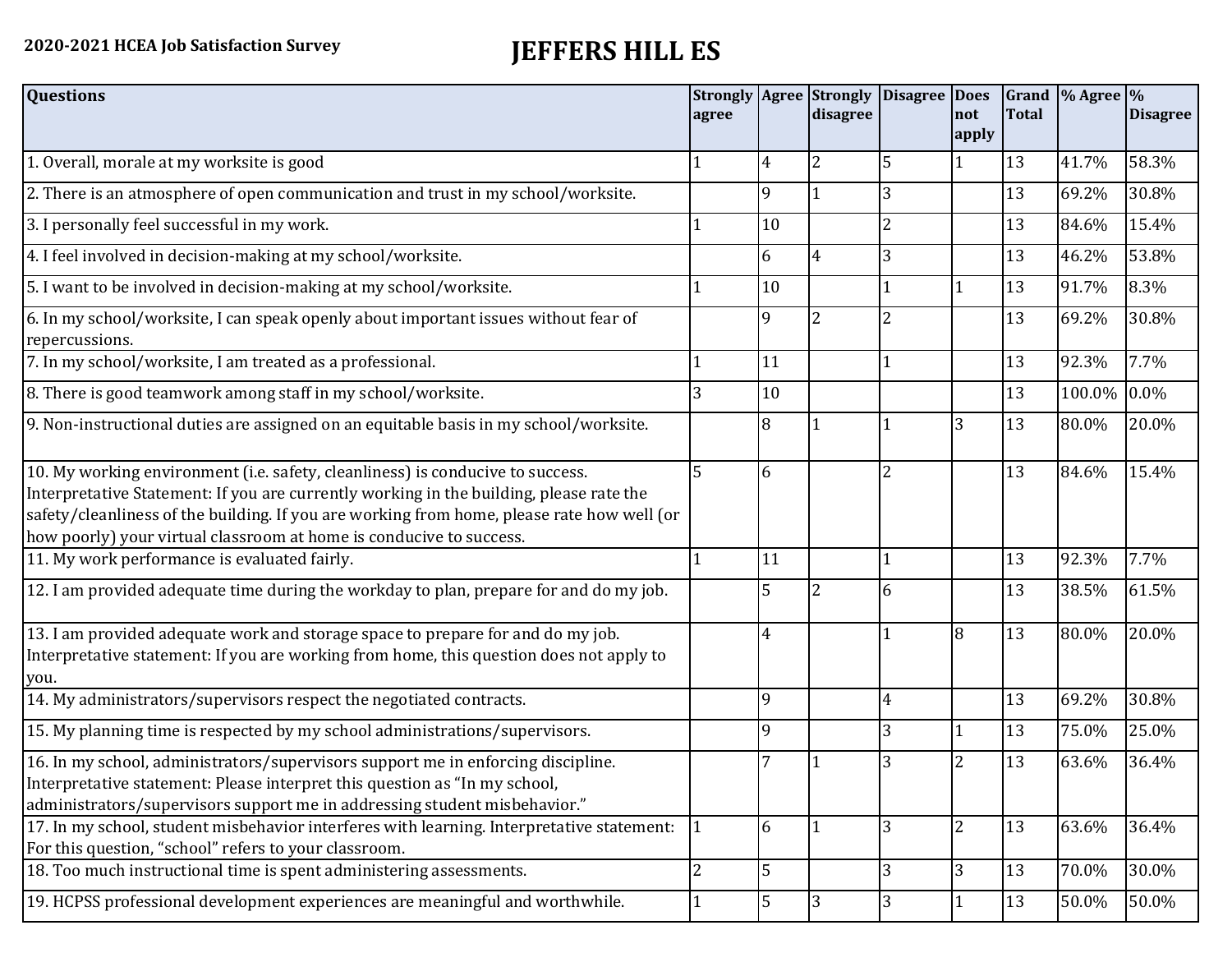## **2020-2021 HCEA Job Satisfaction Survey JEFFERS HILL ES**

| 20. Increased workload has contributed to a decline in my morale.                                                                                          | 6              | 6              |                |                |                | 13 | 92.3%       | 7.7%  |
|------------------------------------------------------------------------------------------------------------------------------------------------------------|----------------|----------------|----------------|----------------|----------------|----|-------------|-------|
| 21. I am paid fairly.                                                                                                                                      |                | $\overline{4}$ | 4              | 5              |                | 13 | 30.8%       | 69.2% |
| 22. I have confidence in the leadership exhibited by the HCPSS Superintendent.                                                                             |                | 6              | 5              | $\overline{2}$ |                | 13 | 46.2%       | 53.8% |
| 23. I have confidence in the leadership exhibited by the Howard County Board of<br>Education.                                                              |                | 4              | $\overline{2}$ | 6              |                | 12 | 33.3%       | 66.7% |
| 24. I have confidence in the leadership exhibited by the Howard County Education<br>Association (HCEA).                                                    | 5              | 8              |                |                |                | 13 | 100.0%      | 0.0%  |
| 25. I feel that HCPSS offers me the possibility of advancing professionally in the field of<br>education.                                                  |                | $\overline{7}$ | 3              | 3              |                | 13 | 53.8%       | 46.2% |
| 26. In my position, I receive appropriate and adequate support and training.                                                                               |                | 11             |                | 2              |                | 13 | 84.6%       | 15.4% |
| 27. During this current school year, I have experienced harassing behavior from<br>colleagues.                                                             |                | 1              | $\overline{8}$ | 3              |                | 12 | 8.3%        | 91.7% |
| 28. During this current school year, I have experienced harassing behavior from<br>administrators/supervisors.                                             |                | 1              |                | 5              |                | 13 | 7.7%        | 92.3% |
| 29. During this current school year, I have experienced harassing behavior from parents.                                                                   |                | 3              | 5              | 4              |                | 13 | 30.8%       | 69.2% |
| 30. At my school I spend most of my PIP time on non-instructional activities.                                                                              |                | $\overline{2}$ | $\overline{1}$ | 7              | 3              | 13 | 20.0%       | 80.0% |
| 31. At my school our administrator includes time during PIP for teacher-initiated<br>collaboration.                                                        |                | $\mathbf{Q}$   |                |                | 3              | 13 | 90.0%       | 10.0% |
| 32. In my school, I spend too much time in meetings.                                                                                                       | 3              | 3              |                | 6              | $\mathbf{1}$   | 13 | 50.0%       | 50.0% |
| 33. In my school, there is adequate support for special education students.                                                                                |                | $\overline{4}$ | $\overline{4}$ | 4              |                | 13 | 33.3%       | 66.7% |
| 34. My administrator/supervisor provides people working from home with flexibility in<br>their workday.                                                    | 3              | 9              |                |                |                | 13 | 100.0%      | 0.0%  |
| 35. My administrator/supervisor has reasonable expectations of workload for staff while<br>in virtual learning.                                            | $\overline{2}$ | 6              |                | 3              | $\mathbf{1}$   | 13 | 66.7%       | 33.3% |
| 36. Students have adequate technology and tools (hardware/software/connectivity) to<br>participate in virtual learning.                                    |                | 8              | 1              | $\overline{2}$ |                | 13 | 75.0%       | 25.0% |
| 37. Staff have adequate technology hardware (e.g. computers, document cameras, other<br>technology hardware) to meet the requirements of virtual learning. |                | 8              |                | 3              |                | 13 | 75.0%       | 25.0% |
| 38. HCPSS has provided the software I need to do my job and collaborate with colleagues.                                                                   |                | 11             |                |                |                | 13 | 100.0% 0.0% |       |
| 39. The software and online services provided by HCPSS to do my job are difficult and/or<br>time-consuming to use.                                         | 2              | $\overline{4}$ |                | 6              | $\mathbf{1}$   | 13 | 50.0%       | 50.0% |
| 40. In my class, I feel that students are engaged in virtual learning                                                                                      | 2              | 6              |                | 3              | $\overline{2}$ | 13 | 72.7%       | 27.3% |